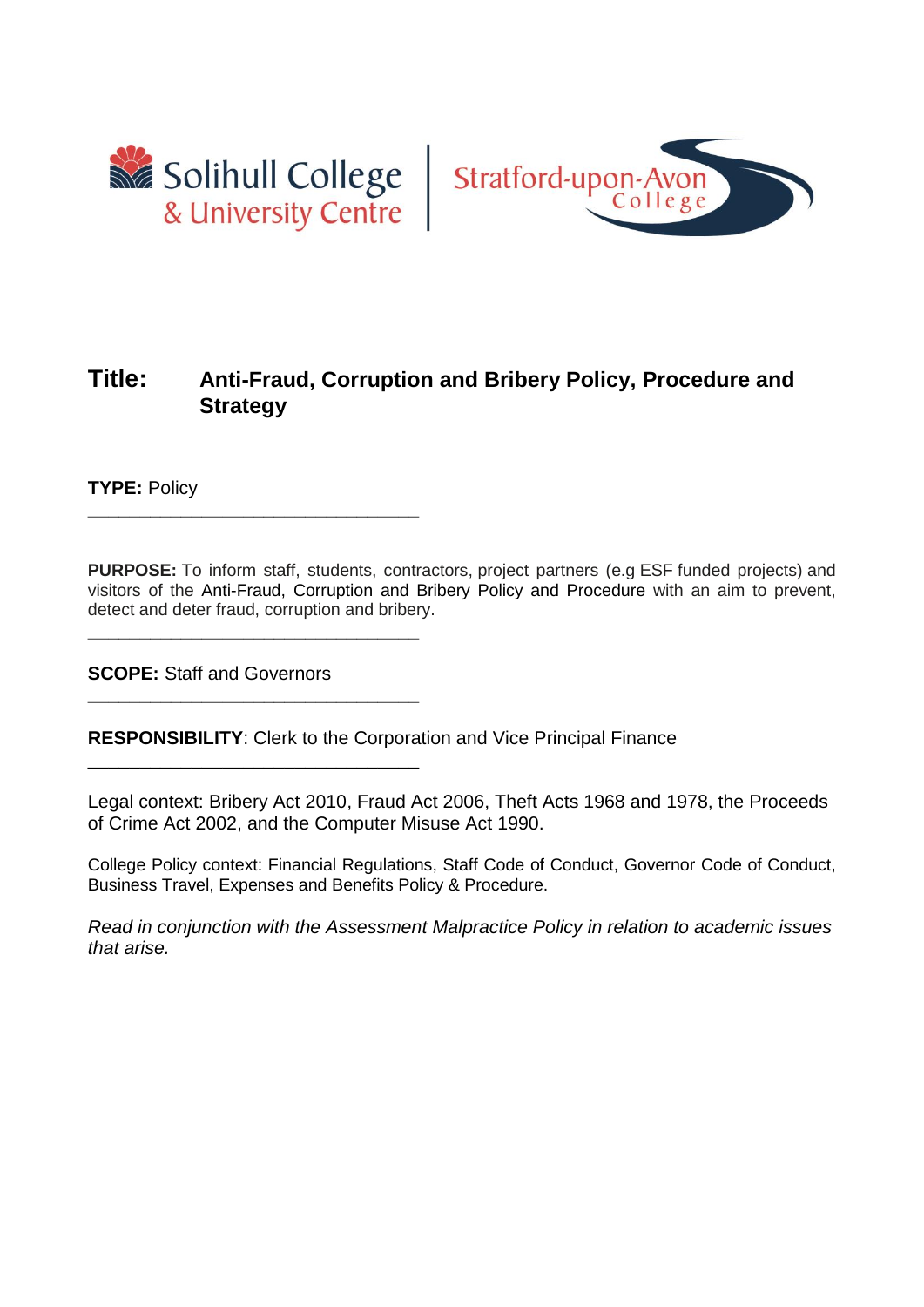## **Contents**

| 1. | <b>Anti-Fraud, Corruption and Bribery Policy</b>                                                                                                                                                     |
|----|------------------------------------------------------------------------------------------------------------------------------------------------------------------------------------------------------|
|    | 1. Introduction<br>2. Definitions<br>3. Statement of Intent:<br>Detection<br>$\bullet$<br>Prevention<br>Deterrence<br>4. Responsibilities                                                            |
| 2. | <b>Anti-Fraud, Corruption and Bribery Procedure</b>                                                                                                                                                  |
|    | 1. Reporting suspicions of fraud or other irregularities<br>2. Appointment of an Investigating Officer<br>3. The Investigation<br>4. Timescales<br>5. Action and Recovery of Losses                  |
| 3. | <b>Anti-Fraud, Corruption and Bribery Strategy</b>                                                                                                                                                   |
|    | 1. Introduction<br>2. Aims and Objectives of the Strategy<br>3. Context: Threat of Risk in the FE Sector<br>4. Approach to Countering Fraud and Irregularities<br>5. College Action Plan for 2019/20 |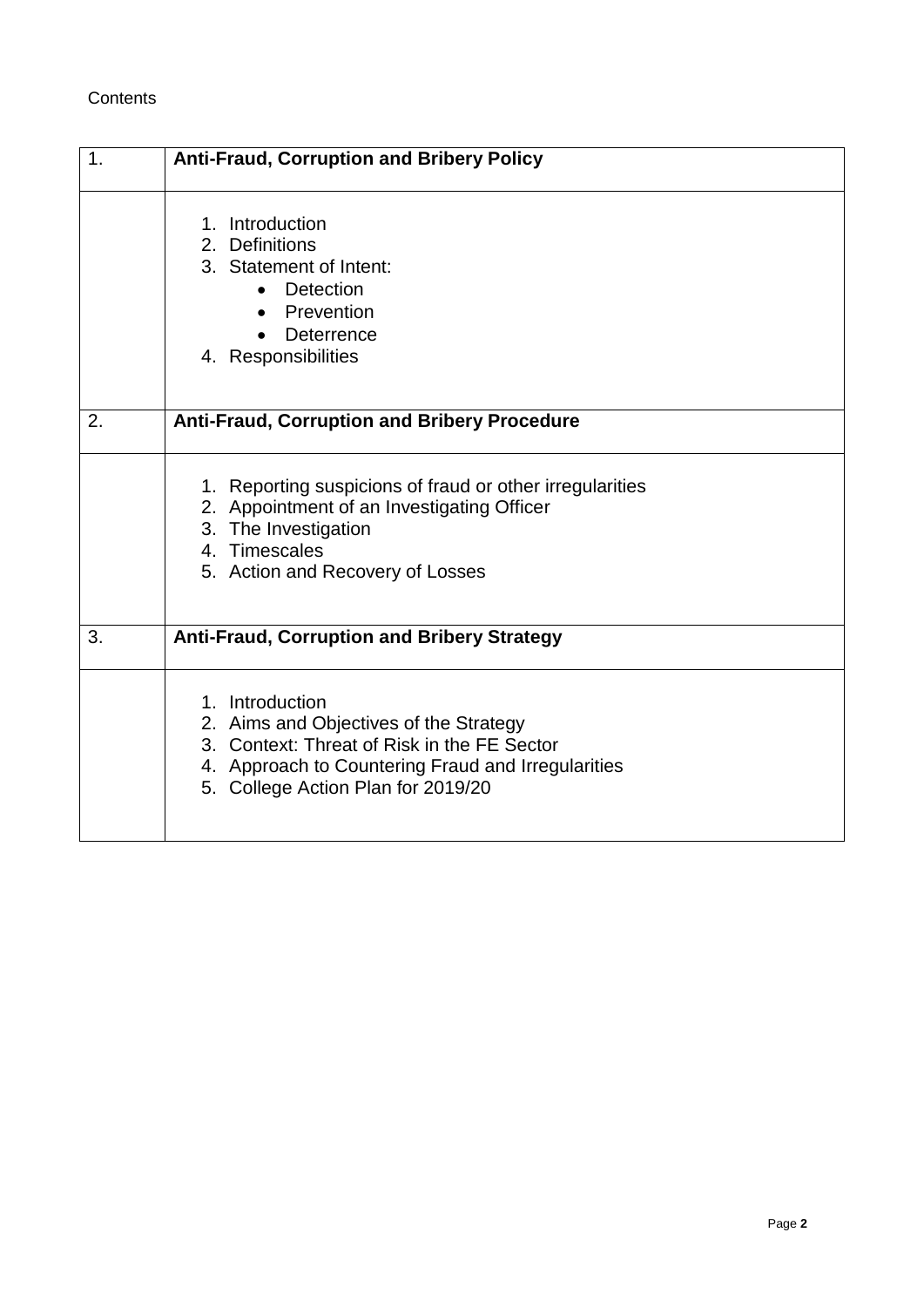# **1. Anti-Fraud, Corruption and Bribery Policy**

### **1. Introduction**

- 1.1 The Corporation is committed to maintaining a culture of openness and accountability within the College, where all individuals operate the highest standards of honesty, propriety and integrity in the exercise of their duties.
- 1.2 It is the responsibility of the corporation, as set out in grant funding agreements and contracts with ESFA, to establish and maintain an adequate system of internal control, to ensure compliance, and to prevent and detect irregularities and suspected fraud (including theft, bribery and corruption). To achieve this the corporation is establishing an effective and proportionate counter fraud strategy which will sets out the approach to raising awareness, prevention, detection, investigation and sanction (including seeking redress where appropriate) of suspected fraud.
- 1.3 It is the Corporation's policy to encourage anyone having reasonable suspicions of fraud, irregularity or impropriety to report them. Employees who raise legitimate concerns will not face any detrimental consequences. In particular, they will not be subject to harassment or victimisation. There is statutory protection (the Public Interest Disclosure Act, 1998) from dismissal or penalties imposed by employers for those who disclose information in the proper manner.
- 1.4 The Corporation's 'Whistle blowing' Policy sets out the arrangements under which an individual may confidentially raise concerns and bring these to the attention of the Corporation. A copy of this Policy is available on the intranet or from the Clerk to the Corporation.

#### **2. Definitions**

2.1 Bribery is giving or receiving a financial or other advantage in connection with the "improper performance" of a position of trust, or a function that is expected to be performed impartially or in good faith. Bribery does not have to involve cash or an actual payment exchanging hands and can take many forms such as a gift, lavish treatment during a business trip or tickets to an event.

Bribery does not always result in a loss. The corrupt person may not benefit directly from their deeds; however, they may be unreasonably using their position to give some advantage to another.

It is a common law offence of bribery to bribe the holder of a public office and it is similarly an offence for the office holder to accept a bribe.

Should an offence be committed it will be a defence that the organisation has adequate procedures in place to prevent bribery (commercial offence - section 7).

- 2.2 The Bribery Act includes four offences:
	- Bribing a person to induce or reward them to perform a relevant function improperly
	- Requesting, accepting or receiving a bribe as a reward for performing a relevant function improperly
	- Using a bribe to influence a foreign official to gain a business advantage
	- Failure to prevent bribery a corporate offence whereby an organisation will be liable to prosecution if it fails to stop individuals operating on its behalf from being involved in bribery (due to there being no adequate procedures in place to prevent such actions).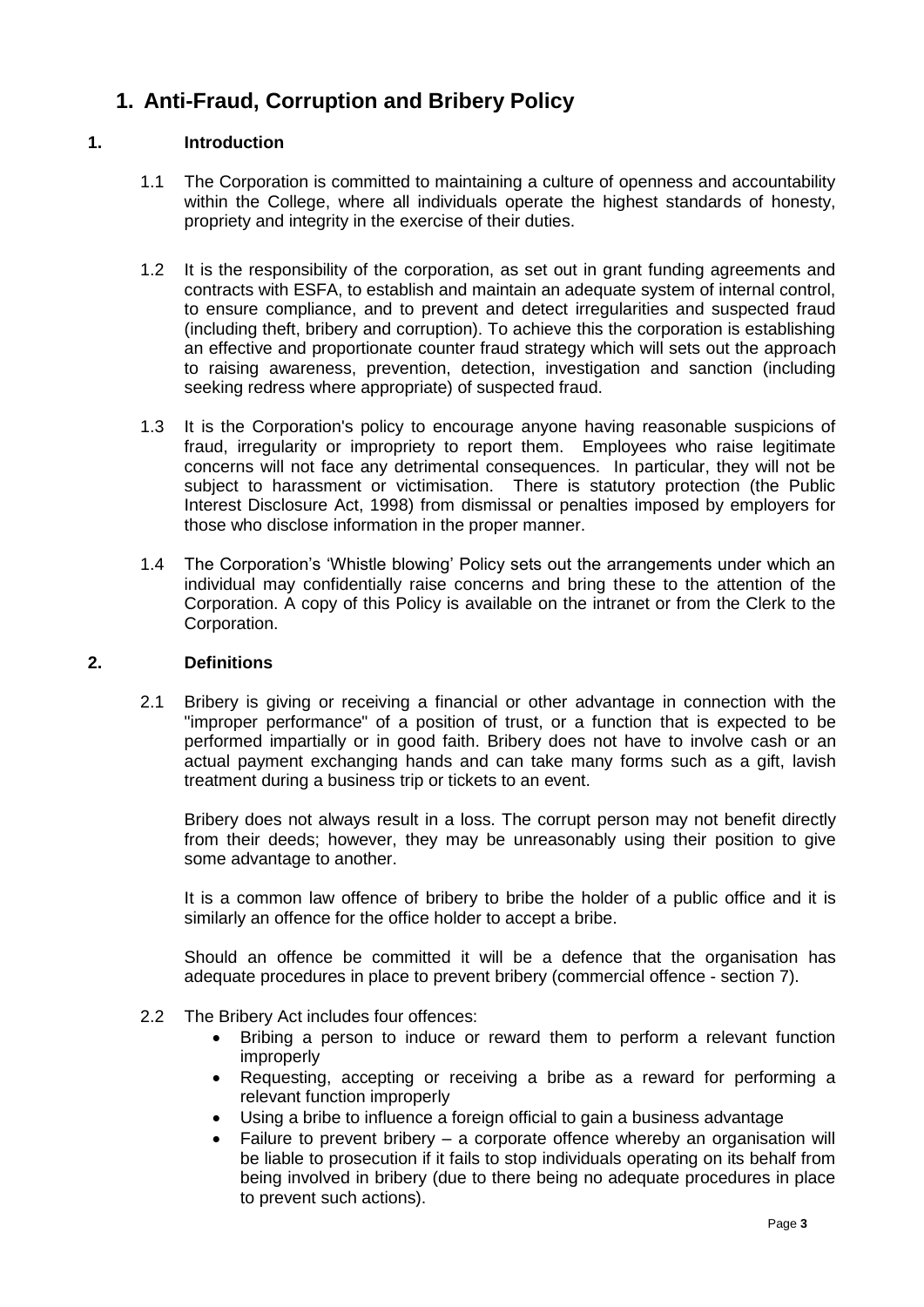2.3 Fraud is wrongful or criminal deception which is intended to result in a financial or personal gain. It is a deliberate use of deception or dishonesty to disadvantage or cause loss (usually financial) to another person or party.

The Fraud Act 2006 states that a person is guilty of fraud 'i*f (*s)he is in breach of any of the following:

- **Fraud by false representation** If someone dishonestly makes a false representation and intends by making the representation to make a gain for himself or another, or to cause loss to another or expose another to risk of loss;
- **Fraud by failing to disclose information** If someone dishonestly fails to disclose to another person information which he is under a legal duty to disclose and intends, by means of abuse of that position, to make a gain for himself or another, or to cause loss to another or expose another to risk of loss; and
- **Fraud by abuse of position** If someone occupies a position in which he is expected to safeguard, or not to act against, the financial interests of another person, and he dishonestly abuses that position, and intends, by means of the abuse of that position, to make a gain for himself or another, or to cause loss to another or to expose another to a risk of loss.
- 2.4 Computer fraud is where information technology (IT) equipment has been used to manipulate or destroy computer programmes or data or where the existence of an IT system was a material factor in the perpetration of fraud – for example, by creating, altering, substituting or destroying files or records. Inappropriate use of computer time, intellectual property or resources may also be fraudulent or involve theft.
- 2.5 Together such activities may include; conspiracy; bribery; forgery; extortion; theft; misappropriation; collusion; false representation; concealment of facts; false accounting; embezzlement; failure to disclose information; abuse of position; supplying, making or possessing articles for use in fraudulent activities; obtaining services dishonestly.
- 2.6 In addition to the Bribery Act 2010 and the Fraud Act 2006 the legal framework includes the Theft Acts 1968 and 1978, the Proceeds of Crime Act 2002, and the Computer Misuse Act 1990 as well as common law offences.

### 3. **Statement of Intent: Detect; Prevent; and Deter**

- 3.1 In order to **detect** fraud and corruption the College:
	- a) Ensures protocols are in place to facilitate data and intelligence sharing and analysis, using techniques such as data matching and data analytics, to validate data and detect control failings to support counter fraud activity;
	- b) Maintains and enhances effective whistleblowing arrangements;
	- c) Effectively investigates fraud referrals;
	- d) Utilises an appropriate mix of experienced and skills staff including access to counter fraud staff with professional accreditation.
- 3.2 In order to **prevent** fraud and corruption the College:
	- a) Maintains and enforces Financial Regulations, Procedures and other policies and procedures, which are regularly reviewed, which set out the College's internal controls, with a view to ensuring the orderly and efficient conduct of the College's activities.
	- b) Recruits staff in accordance with approved Recruitment and Selection policies and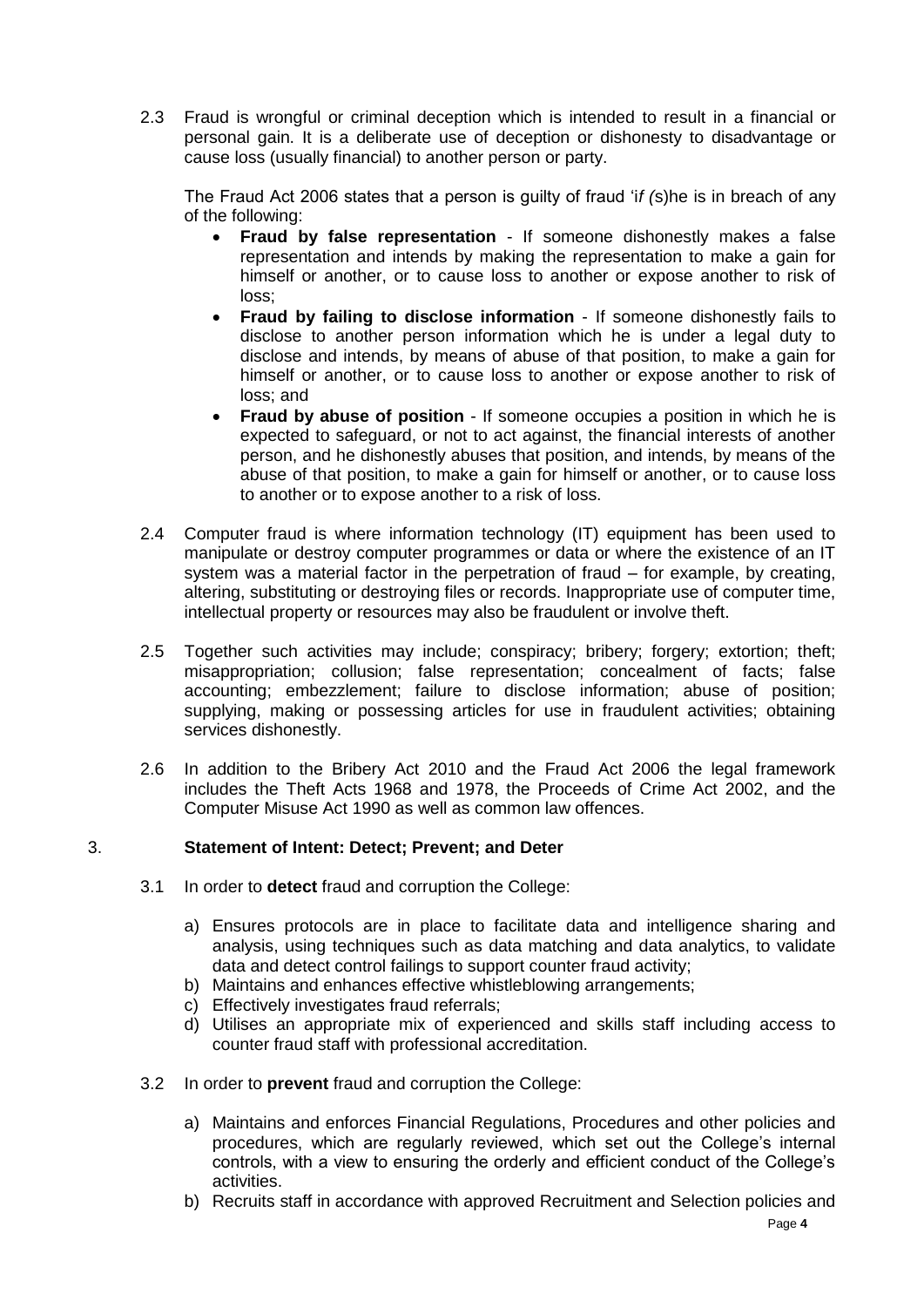procedures and the Instruments and Articles of Government.

- c) Draws attention to the expectations of staff and governors as set out in the Codes of Conduct and Ethics during induction processes and makes these available on an ongoing basis via the College intranet.
- d) Highlights the responsibilities of staff and managers as set out in Financial Regulations and Procedures, during induction processes.
- e) Maintains a register, in line with financial regulations, for staff and governors, which records financial and other interests, gifts and hospitality, which is, at least, annually updated.
- f) Requires its internal, financial and regulatory auditors to enquire about and obtain an understanding of the processes and controls in place to identify and respond to the risk of fraud.
- g) Works, in particular, with its internal auditors to review financial and other systems on a risk based cyclical basis, with a view to identifying and responding to any risk factors identified.
- h) Expects all its auditors to maintain an attitude of professional scepticism in carrying out audit activities, notwithstanding the auditors' past-experience of the conduct of the organisation and those charged with management and governance.
- i) Ensures all its auditors have access to all financial and other relevant documentation as well as reporting rights to the Audit Committee and the Corporation.
- j) Reviews the reports of the internal, financial and regulatory and other auditors through meetings of the Executive and Senior College Management Teams, the Audit Committee and where, appropriate, the Corporation.
- k) Monitors the timely implementation of recommendations made by its auditors, through meetings of the Executive Management Team and the Audit Committee.
- l) Considers, when implementing new systems or reviewing policies, the risk of fraud and corruption and the safeguards to be included in procedures.
- 3.3 In order to **deter** fraud and corruption the College:
	- a) Publishes the College's anti-fraud and corruption stance and the actions it takes against fraudsters;
	- b) Applies sanctions, including internal disciplinary, regulatory and criminal, as appropriate;
	- c) Seeks redress, including the recovery of assets and money where possible.

### **4. Responsibilities**

- 4.1 **Governors** The Corporation is ultimately responsible for the proper stewardship of public funds. Under its approved terms of reference, the Audit Committee has the authority to:
	- a) Monitor the effectiveness of the control environment, including arrangements for ensuring value for money and for overseeing the College's exposure to risk of fraud, corruption or bribery.
	- b) consider and, if appropriate, investigate, or commission investigations into, any complaints relating to alleged fraud or other financial irregularity or malpractice at the College in accordance with the College's procedures
	- c) consider, receive reports and, if appropriate, commission investigations into concerns raised in accordance with the Corporation's approved Public Interest Disclosure (Whistleblowing) Policy,
	- d) ensure that all allegations of fraud and irregularity are properly followed up.
- 4.2 **Principal**  As the accounting officer, the Principal is responsible for establishing a control environment and ensuring that an effective system of internal controls and risk management is maintained and operated by the College. The Principal has over-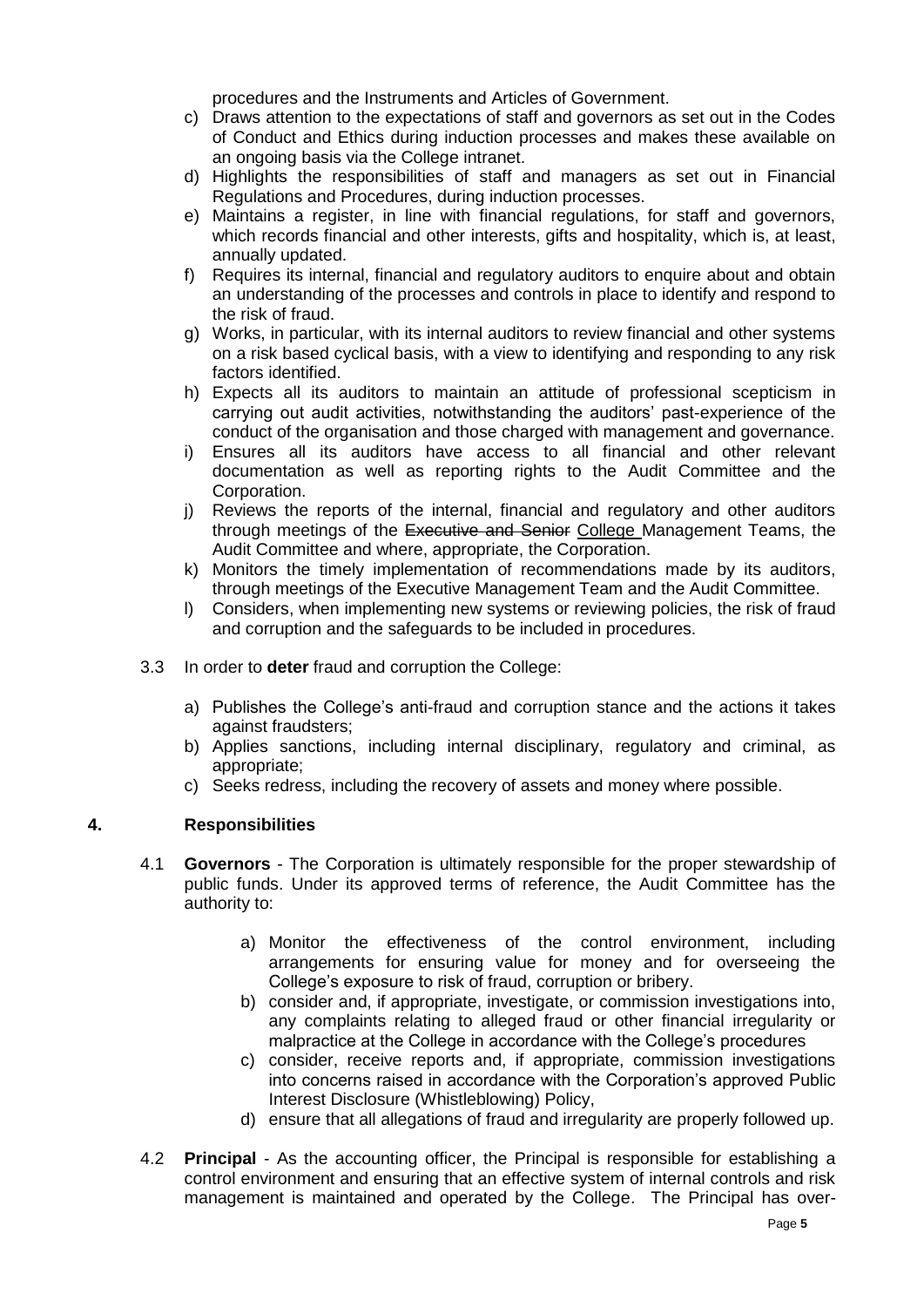arching responsibility for operation of the Anti-Fraud, Corruption and Bribery report, in liaison with the Vice Principal Finance, Director of Risk, Control and Compliance and the Clerk to the Corporation.

- 4.3 **Vice Principal Finance**  is charged with delivering the strategy and action plan.
- 4.4 **Management and staff -** It is the responsibility of all managers and staff to:
	- a) maintain the control environment and comply with and develop policies and procedures to help ensure the orderly and efficient conduct of the College's business.
	- b) ensure that controls in place operate effectively in their areas of responsibility.
	- c) assess the types of risk involved in the operations for which they are responsible
	- d) regularly review and test control systems for which they are responsible and satisfy themselves that controls in place are being complied with and that systems continue to operate effectively
	- e) to follow financial regulations and procedures and to bring to the attention of management any control weaknesses or poor compliance with procedures
	- f) all appropriate staff must complete the management representation declaration, at least annually, to confirm that they are not aware of any instances of fraud or bribery and declare any related party transactions or receipt of gifts (appropriate staff include budget-holders, managers and other staff with financial responsibility or are involved in the award of contracts).

*In order to comply, this form has to be completed and returned by all budget-holders, managers and other staff members, with financial responsibility or involvement in awarding contracts for services to the College.* 

- 4.4 **Financial Statements and Regularity Auditor (FSA) -** The Financial Statements Auditor (FSA) has a duty to plan and conduct all audits so that there is a reasonable expectation of detecting material mis-statements in the accounts arising from irregularities, including fraud or breaches of regulations.
- 4.5 **Internal Auditor (IAS) -** The IAS reviews and evaluates risk management, control and governance processes in accordance with an agreed strategic plan, based on an assessment of risk through the Board Assurance Framework. These processes include the operations, policies and procedures in place to safeguard the College's assets and interests from losses of all kinds, including those arising from fraud, irregularity and corruption.

*Where there is suspicion of fraud, corruption and bribery the Procedure, outlined in appendix A should be followed.*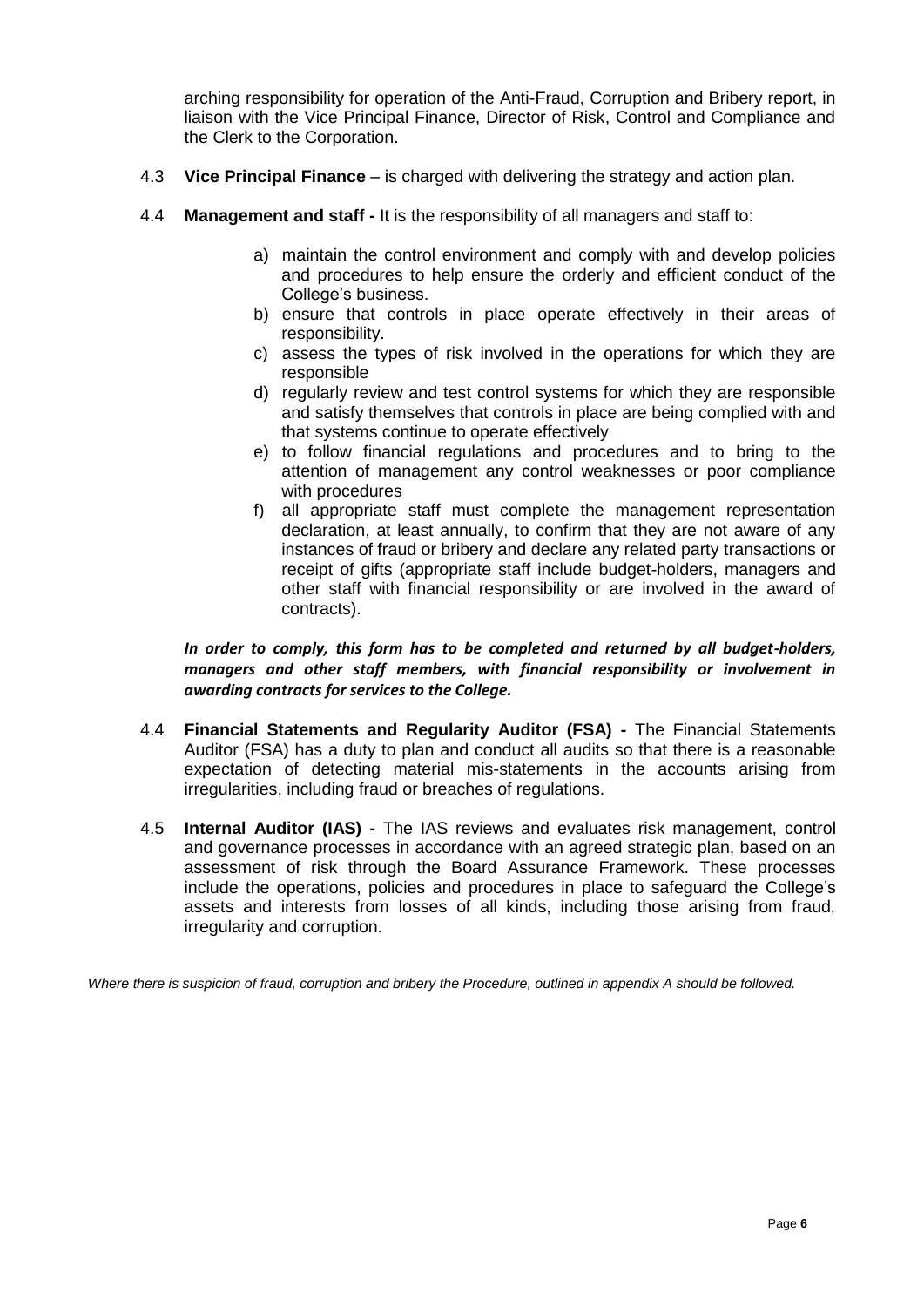# **2. Anti-Fraud, Corruption and Bribery Response Procedure**

### **1. Reporting suspicions of fraud or other irregularities**

- a) In accordance with Financial Regulations (14.5), it is the duty of all members of staff, managers and governors to notify the Principal immediately whenever any matter arises which involves, or is thought to involve, irregularity, including fraud, corruption, bribery or any other impropriety.
- b) If the concerns raised potentially involve the Principal, then the Clerk to the Corporation should be informed, who will immediately advise the Chair of the Corporation and the Chair of the Audit Committee.
- c) The Corporation's 'Whistle blowing' Policy sets out the arrangements under which an individual may confidentially raise concerns and bring these to the attention of the Corporation. A copy of this Policy is available on the intranet or from the Clerk to the Corporation.
- d) When a matter has been raised to the Principal, he will discuss the matter with the Vice Principal, Finance and the Clerk to the Corporation to determine the details of the matter and prepare the information to notify the Chair of the Corporation and Chair of the Audit Committee, as appropriate, in all cases of suspected or actual fraud or corruption, bribery and any significant irregularity. Where the matter raised relates to the Principal, Vice Principal Finance or the Clerk, that person will not be involved in the discussion prior to notification to the Chair of the Corporation and Chair of the Audit Committee.
- e) In accordance with the Financial Memorandum and the Audit Code of Practice, the College shall inform the internal auditors when evidence of potential irregularity, including fraud, corruption, bribery or any impropriety is discovered so that the Internal Auditor can consider the adequacy of the relevant controls, evaluate the implications of the fraud on the risk management, control and governance processes and consider making recommendations as appropriate. The Internal Auditor will not investigate the matter raised unless commissioned to so do.
- f) The College, and where appropriate, its Internal Auditor or its Financial Statements Auditor shall, without delay, report to the ESFA's chief executive and copy to the Executive Director of the local ESFA, serious weaknesses, significant frauds, major accounting and other controls breakdowns of which they are aware, subject to the requirements of the Proceeds of Crime Act 2002.
- g) A serious weakness would be one which may result in a significant fraud or irregularity and may include cases of irregularities in expenditure which could lead to suspicions of fraud. Significant fraud is usually where one or more of the following are involved:
	- Sums of money in excess of £10,000;
	- Particulars of the fraud are novel or complex;
	- There is likely to be public interest because of the nature of the fraud or the people involved;
	- The fraud is systematic or unusual in nature.

### **2. Appointment of an Investigating Officer**

a) In consultation with the Chair of the Audit Committee, the Principal will appoint a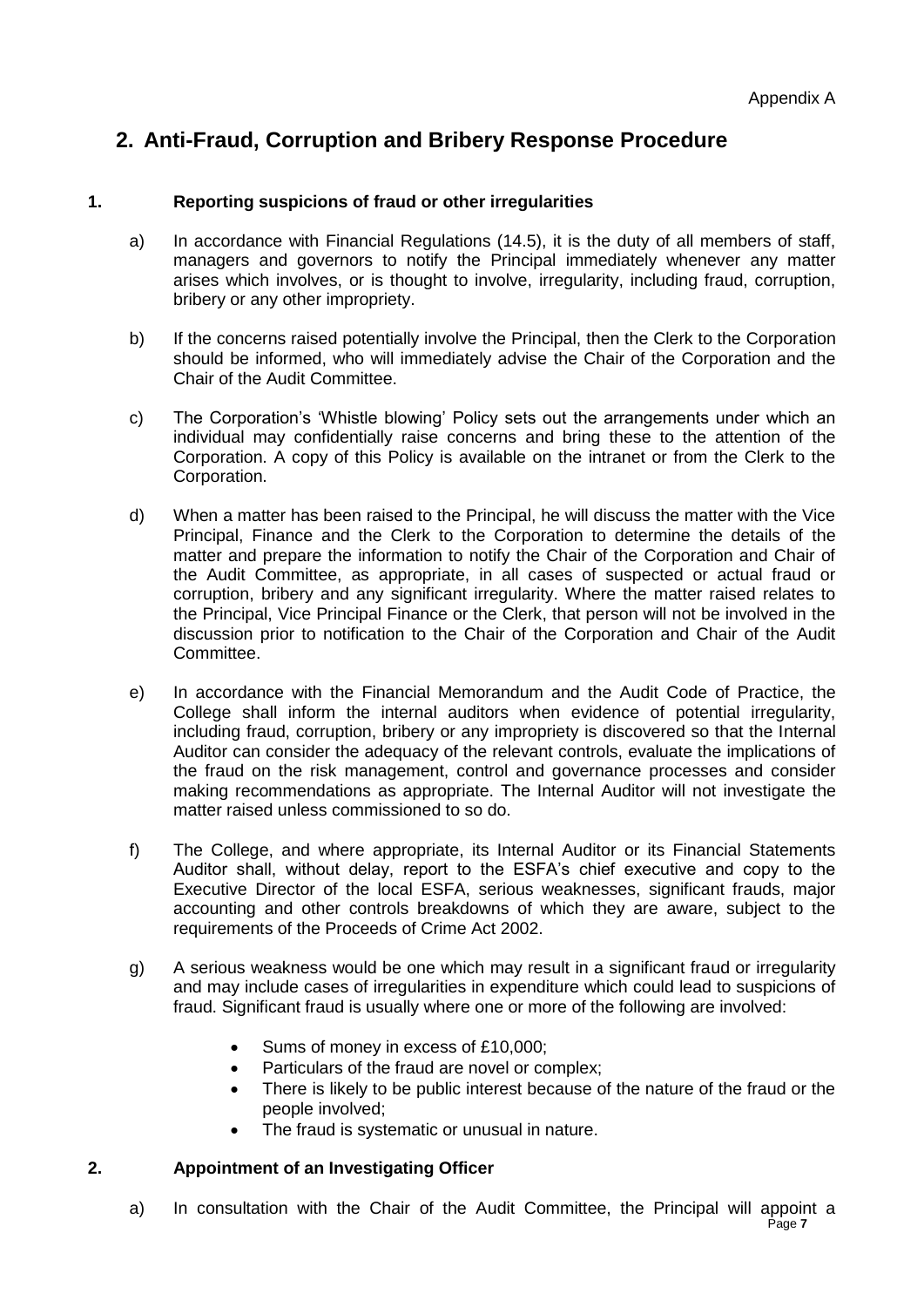manager as Investigating Officer, normally the Director of Risk, Control and Compliance, to oversee the investigation. The investigating officer should be independent of the area under investigation.

- b) Where the nature of the allegations or disclosures made is such that the services of specialists, internal or financial statements auditors should be appointed / commissioned to undertake an investigation, then the Principal will consult with the Chair of the Audit Committee and make a recommendation. The Chair of the Audit Committee may wish to convene a special meeting of the Audit Committee to consider this recommendation. Such meetings will be arranged by the Clerk. In any event, any such commissioning must be reported to the next scheduled meeting of the Audit Committee.
- c) The Clerk to the Corporation will maintain a log, which will contain details of all reported suspicions, including those which appear to be minor or have not been investigated. It will also contain details of any actions taken and conclusions reached. Entries to this log will be reviewed by the Audit Committee annually and the Committee should bring any significant matters to the attention of the Corporation. The Investigating Officer will provide the details of the matter to the Clerk who will record the details of the matters raised in this log, along with any conclusions reached and actions taken.

#### **3. The Investigation**

- a) The investigation should be conducted to determine the facts and should make, where appropriate, recommendations in respect of disciplinary or other processes, the recovery of losses and the improvement of internal controls and procedures to prevent re-occurrence. The investigation should also consider whether there has been a failure of adequate supervision or application of controls.
- b) The Investigating Officer should consider throughout the investigation if the information available suggests that a criminal act might have been committed.
- c) If a criminal act is suspected, it is essential that there is the earliest possible consultation with the police. However, prior to any contact with the police, the Investigating Officer must advise the Principal, who in turn will advise the Chair of the Audit Committee, the Chair of the Corporation and the Clerk without delay.
- d) In any event, if a criminal act is suspected, there must be no actions taken by the College or the Investigating Officer which may alert suspects and/or precipitate the destruction or removal of evidence, before the police have been contacted. This includes, taking action to stop a loss or tighten controls or interviewing any individuals suspected of criminal activity.
- e) Broadly, where no criminal act has taken place, the investigation could lead to one of three outcomes. The most serious would be if there was evidence to sustain an allegation of gross misconduct under the disciplinary procedure. This might lead to dismissal if the allegation is proven. It would be less serious if there was evidence to sustain an allegation of negligence or error of judgement or other misconduct. This is unlikely to lead to dismissal but might involve the disciplinary procedure. Alternatively, it may be concluded there is no case for an individual to answer. The Investigating Officer should take advice from the Vice Principal HR and Student Services where there are suspicions or evidence of misconduct.
- f) The Investigating Officer will ensure that a detailed record of the investigation is maintained. This should include a chronological file recording details of all telephone conversations, discussions, meetings and interviews, all documents and files and other records reviewed, tests and analyses undertaken, findings, outcomes and conclusions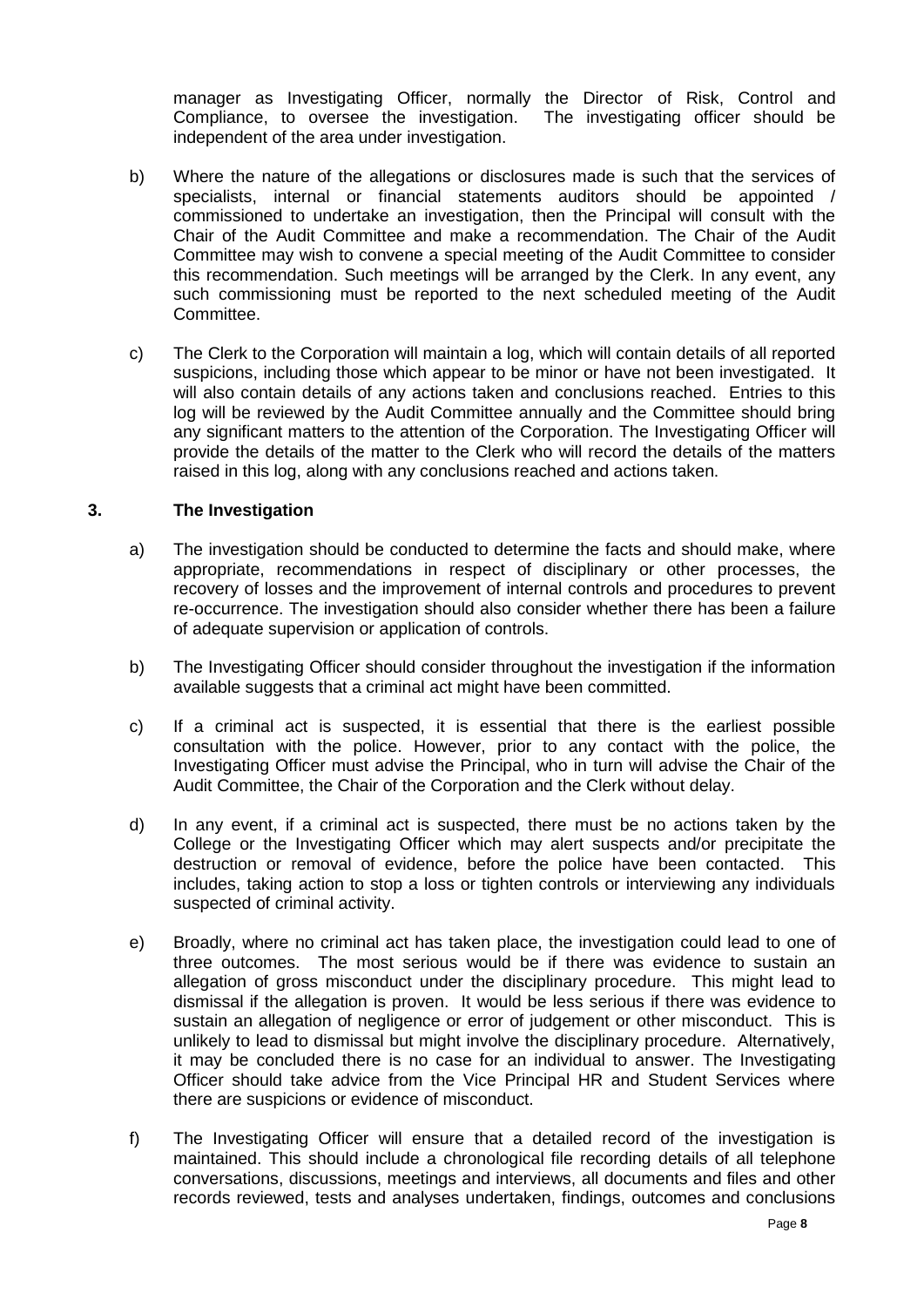reached. It is important that everything is recorded, irrespective of apparent significance at the time of recording.

- g) Where evidence from witnesses is being sought, the Investigating Officer should make a chronological record using the witness's own words, which should be agreed by the witness. The witness must be prepared to sign the document as a true record.
- h) If the Investigating Officer takes possession of any physical evidence, it is important that a record is made of the time and place it is taken. If evidence consists of several items (eg many documents), each one should be tagged with a reference number corresponding to the written record.
- i) The Investigating Officer has authority to request and obtain information required in connection with the investigation and to meet with employees, contractors etc. Where there is no suspicion of criminal activity, any meetings involving employees will be conducted in consultation with the Director of HR. Where a criminal act is suspected, no interviews should be conducted without first having contacted the police and considering the requirements of the Police and Criminal Evidence Act (PACE).
- j) The Investigating Officer will report in writing at the conclusion of the investigation, to the Principal and to the Chair of the Audit Committee. Where an investigation is protracted, then interim reports should be produced, keeping the Principal and the Committee advised of progress. These reports will be considered by the Audit Committee and through the minutes of the Audit Committee to the Corporation. The final report should include recommendations in respect of disciplinary or other processes, the recovery of losses and the improvement of internal controls and procedures to prevent re-occurrence, and, where appropriate, lessons learned and an implementation action plan.

#### **4. Timescales**

Where possible, the investigation will be completed within 15 working days of the appointment of the Investigating Officer. However, it should be noted that investigations may take longer depending on the complexity of the issues being considered.

Where auditors are conducting the investigation, they must report back to the Audit Committee within a time scale agreed by the Audit Committee. The Clerk will arrange any meetings required in the usual way.

Where there is a criminal investigation, the Principal will keep the Audit Committee informed of progress, as appropriate.

### **5. Action and Recovery of Loss**

- a) Disciplinary and dismissal procedures: College disciplinary procedures must be followed if it is proposed to take any disciplinary action against an employee (including dismissal). This may involve the Investigating Officer giving evidence to a disciplinary hearing and reporting the results of the investigation.
- b) Recovery of Losses: The College will take appropriate steps to recover losses. If the cost of recovery outweighs the loss or there are other reasons for not taking steps to recover losses in full, these must be reported to the Audit Committee.

Page **9** Where recovering a loss is likely to require a civil action, the College Legal Counsel and the Clerk to the Corporation should be consulted and will consider seeking external legal advice. Where external legal advisors are used, the College Legal Counsel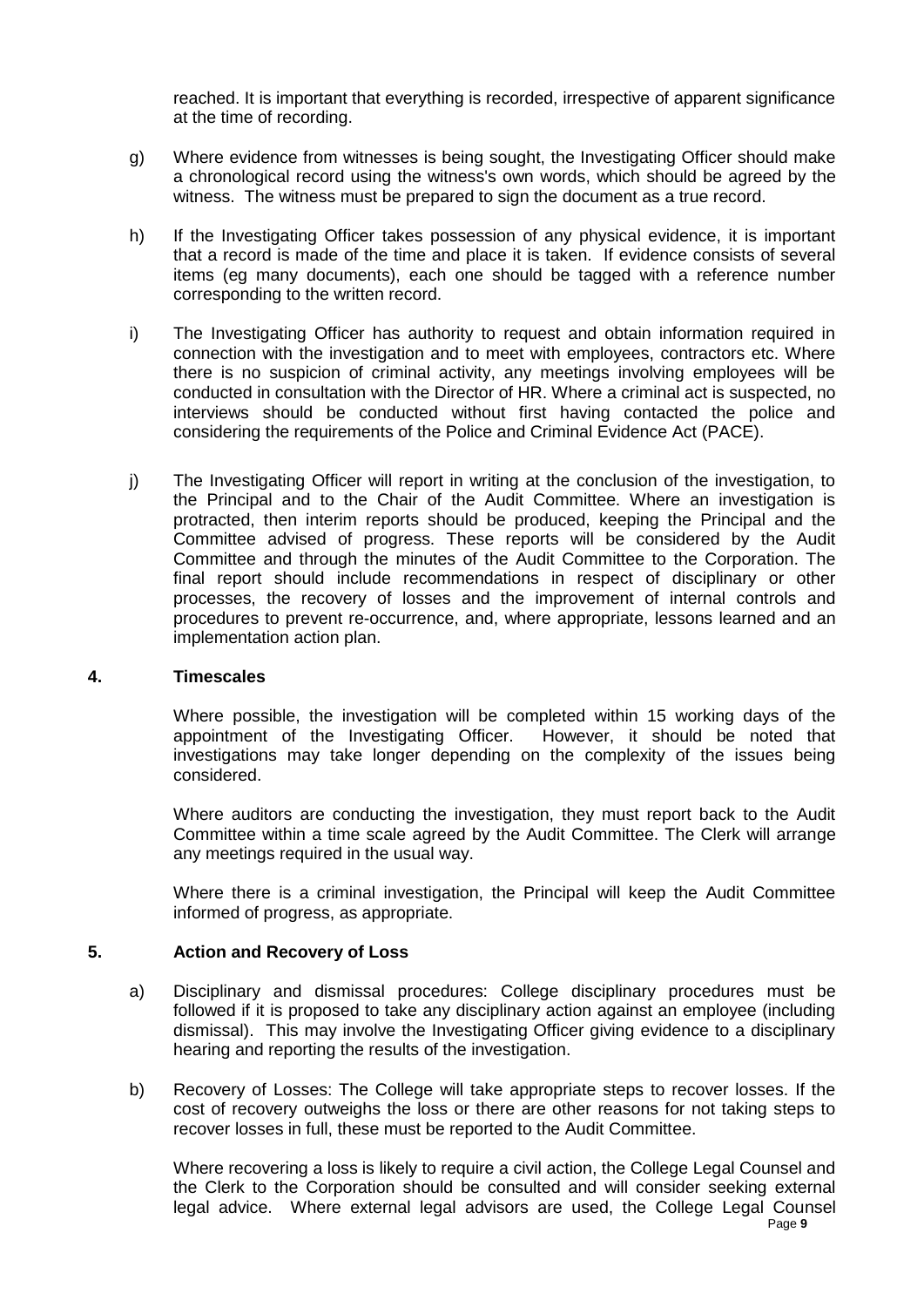should ensure that there is co-ordination between the various parties involved.

Where any loss is potentially covered by the College's insurance arrangements, advice will be sought from the College's insurers and where appropriate, a claim will be prepared.

The Audit Committee should be kept informed of the progress of any recovery of losses.

| Authors                         | Created    | Approved by | Last Reviewed | Next Review Date |
|---------------------------------|------------|-------------|---------------|------------------|
| Theresa Lynch/<br>Heather Evans | March 2012 | Corporation | November 2019 | November 2022    |

## **PUBLICATION:**

**Staff Hub/Intranet:** Y/N **Website:** Y/N **Student Hub:**  $\angle$ *Y*/N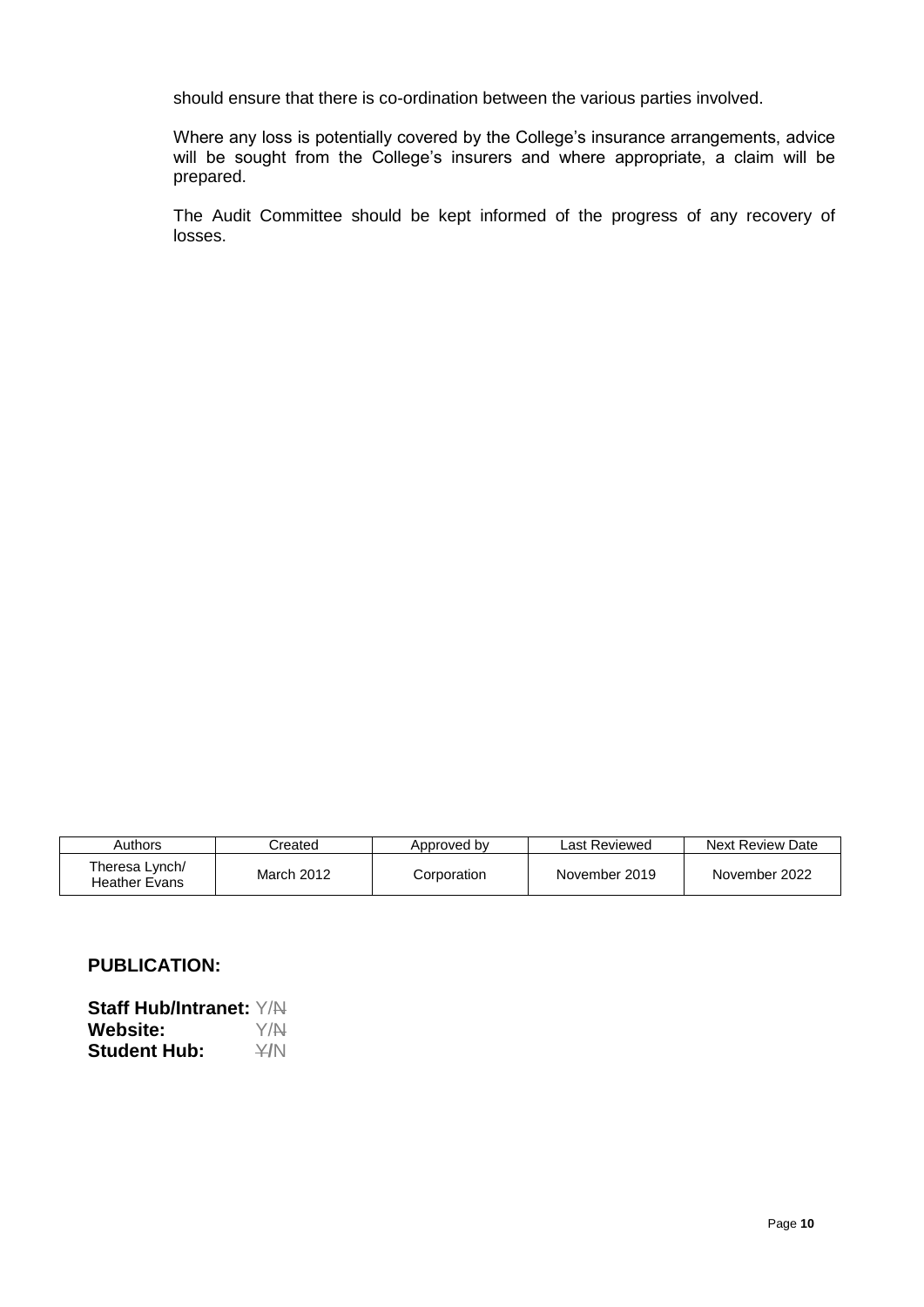# **Anti-Fraud, Corruption and Bribery Strategy 2019/22**

## 1. **Introduction**

This strategy outlines the College's commitment and approach to tackling fraud, bribery and corruption and applies to all those who work for, or interact with the College including employees, Governors, contractors, suppliers and stakeholders. Fraud against the College is not acceptable in any form and the College will seek full redress through criminal and/or civil courts to counter any internal or external fraudulent activities perpetrated against it.

To help organisations recognise and address their fraud risks, the Chartered Institute of Public Finance & Accountancy (CIPFA) produced a Code of Practice on Managing the Risk of Fraud and Corruption. The Code consists of the following principles:

- Acknowledge the responsibility of the Corporation for countering fraud and corruption.
- Identify the fraud and corruption risks.
- Develop an appropriate counter-fraud and corruption strategy.
- Provide resources to implement the strategy.
- Take action in response to fraud and corruption.

This strategy contributes towards the achievement of the College's approach to ensure value for money and to the effective and efficient use of resources, ensuring the solvency of the institution and in safeguarding its assets.

## 2. **Aims and Objectives**

The general aims and objectives of this strategy are to:

- 1. Create and promote a robust 'anti-fraud' culture across the organisation, highlighting the College's zero tolerance of fraud, bribery and corruption, which is also acknowledged by others outside the College.
- 2. Encourage individuals to promptly report suspicions of fraudulent or corrupt behaviour and provide them with effective means for doing so.
- 3. Protect the College's valuable resources and minimise the likelihood and extent of losses through fraud and corruption.
- 4. Enable the College to apply appropriate sanctions and recover all losses.
- 5. Direct the College's counter fraud resources on the key areas of fraud risk and ensure that the resources dedicated to combatting fraud are sufficient and those involved are appropriately skilled.
- 6. Work with partners and other investigative bodies to strengthen and continuously improve the College's resilience to fraud and corruption.

## 3. **Context: Threat of Risk in the FE Sector**

The current economic climate in the UK and the Government policy to significantly reduce public spending have the potential to increase the risk of fraud. The FE sector, in particular, has seen a freeze in funding over the past 7 years – this could have an impact on the risks of fraud at a local level and has definitely had an impact on the solvency of a number of colleges in the sector.

During these periods of uncertainty, whether at a national or local level, it is essential that the College continues to maintain strong defences against fraud and irregularity. There is an enhanced focus on financial sustainability in the sector and this has resulted in an increase in the number of publications and checklists provided for colleges relating to fraud and insolvency to support them in assessing risks and to be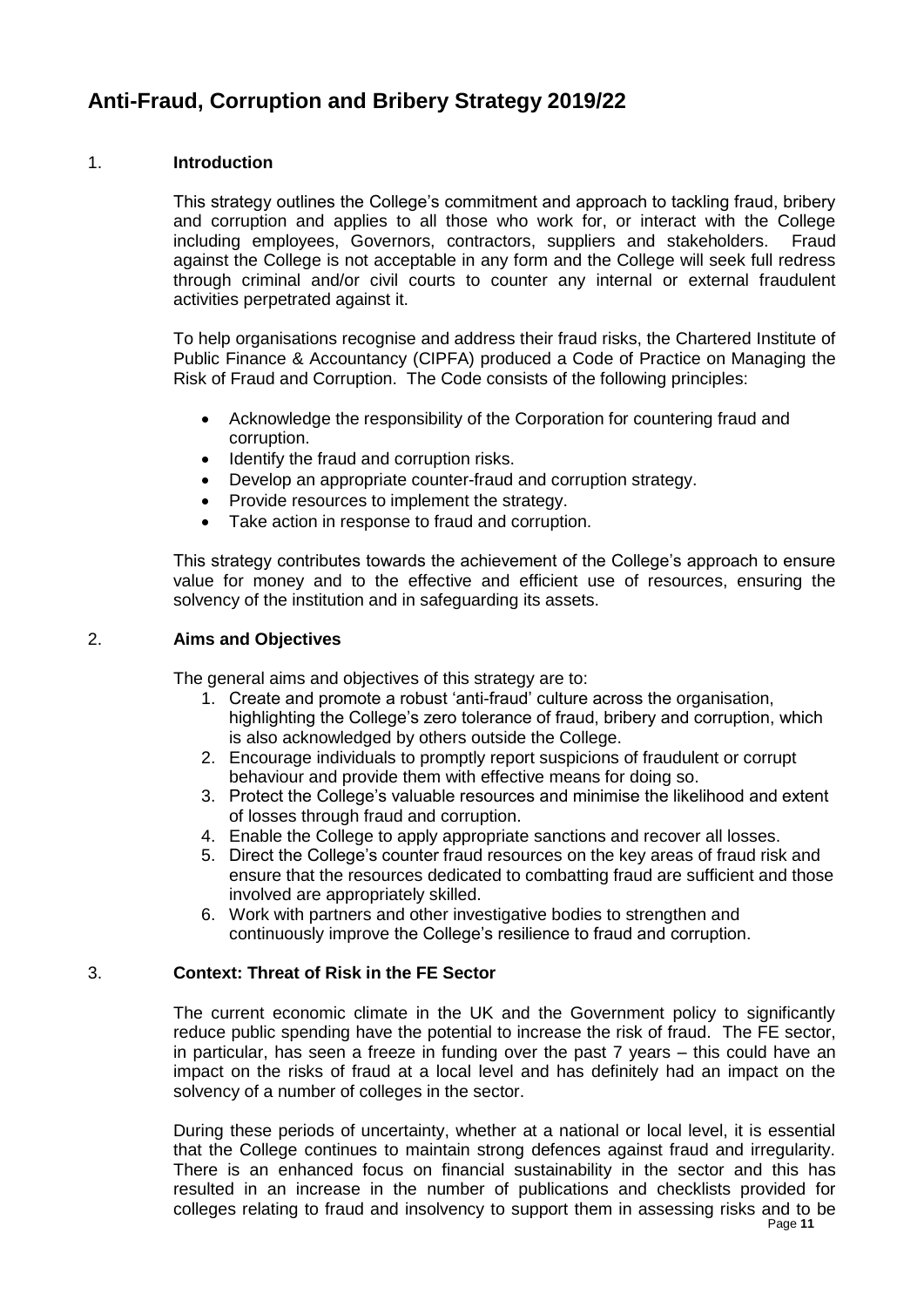able to ensure on-going value for money and sustainability.

A further increased risk for the sector and beyond relates to increasing reliance on IT systems and the growing need to respond to cyber-attacks. This emergent risk has changed the nature of fraud markedly for all organisations and requires on-going and pro-active reactivity to ever-changing and increasingly sophisticated attacks.

Where instances of irregularity arise in relation to academic processes and assessment the Assessment Malpractice Policy should be implemented to investigate and deal with these issues.

The College will need to continue to work closely with partners, contractors and all stakeholders to overcome any barriers to effective fraud fighting and making the best use of available information and intelligence.

### 4. **Approach to Countering Fraud and Irregularities**

The College's approach for meeting the aims and objectives of the Strategy and addressing fraud, bribery and corruption focusses on three core elements:



- 1. **Detection:** Despite the best efforts to prevent fraud occurring in the first place, it is difficult to eradicate it from the system entirely. Therefore, measures need to be in place to ensure inappropriate activity is detected and reported for further investigation. Detection and investigation is a key priority of this strategy.
- 2. **Fraud risk assessment:** The College has robust risk assessment processes, which includes identification of fraud. This is identified in the Strategic Risk Register and Board Assurance Framework, but there are a number of ways that the risk of fraud can be assessed, including:

Using internal auditors, external auditors or a specialist consultant to conduct a fraud risk review. External auditors undertake annual fraud risk assessment exercise.

Using external reference material to identify the frauds experienced by colleges and other provider.

Working with external agencies, like the National Centre for Cyber Security (NCSC), to identify risk and prevent cyber-attacks.

Regular review of the Strategic Risk Register and Board Assurance Framework and Area Risk Registers.

3. **Effective confidential reporting and whistleblowing arrangements:** Employees and individuals who work closely with the College are often the best placed to identify bad practice and wrongdoing. Therefore, it is essential that they have the confidence to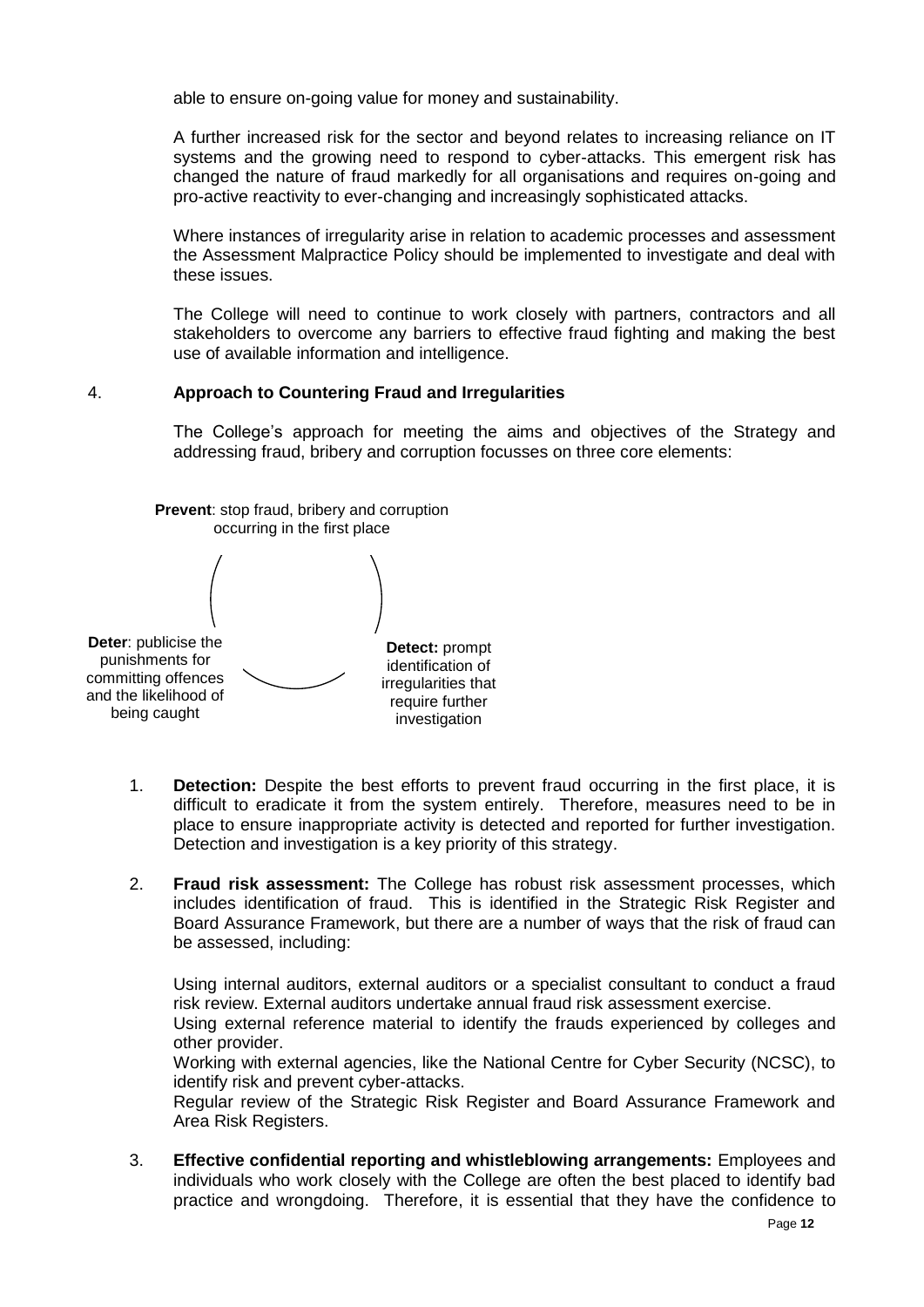raise concerns and trust that their concerns will be taken seriously. The College has in place a confidential reporting Whistle-blowing Policy and an Anti-Fraud, Bribery and Corruption Policy, which both outline how to raise concerns and the protection available once those concerns have been raised. To further encourage individuals to report suspicions, this strategy will focus on the following:

Undertake a review of the whistle-blowing arrangements, taking best practice guidance into consideration.

Promote the Whistle-blowing Policy to increase confidence in raising concerns.

- 4. Ongoing assurance will be provided by External and Internal Audit's planned audit work and fraud activity will be focused on those fraud risks that are of a high priority or where residual risks have been identified.
- 5. **Prevent**: Everyone who works for, or with, the College has a responsibility for ensuring public funds and resources are being used appropriately. The College promotes a zero-tolerance culture where fraud, bribery and corruption are recognised as unacceptable behaviour and whistleblowing of suspected wrongdoers is actively encouraged.
- 6. Maintain a strong anti-fraud culture to increase resilience to fraud: The College promotes a zero-tolerance culture to fraud, bribery and corruption and actively encourages whistle-blowing. The College's commitment to good ethical conduct is evident in the comprehensive framework of policies and procedures that deter fraudulent activity, such as the Code of Conduct for Staff and Governors, Finance Regulations and Procedures and specific anti-fraud policies.
- 7. **Deter:** The College recognises the importance of deterring individuals from committing fraud, bribery and corruption and will take action, as appropriate, when individuals or groups are found to be guilty of committing such offences against the College.

### 5. **Counter-Fraud Action Plan 2019/20** (see appendix 1)

The detail of this strategy has been translated into a set of actions that are proportionate to the size and activities of the College, the risks it faces and the level of resources deployed. The Counter-Fraud Action Plan is appended at appendix 1 and is structured around the College's approach for meeting the aims and objectives of the strategy to **prevent**, **detect** and **deter** fraud, bribery and corruption.

Any events adversely affecting the level of resources to deliver the Action Plan will be reported to senior management and the Audit Committee at the appropriate time. The strategy will be reviewed every three years, with the Action Plan being reviewed annually to focus on new and increasing risks as part of the College's risk management work. The Vice Principal Finance and the Director of Risk, Control and Compliance will submit a report to the Audit Committee annually advising them of the College's antifraud, bribery and corruption processes and activities. This report will include the progress and performance against the counter-fraud strategy and its effectiveness, and an opinion on whether the level of resources invested in counter-fraud and corruption is proportionate to the level of risk. Any significant conclusions are to be included within the Principal's and Audit Committee's Annual Assurance Report to the Corporation. This report will also include comment on the impact, cost effectiveness and loss measurement (cost reputation, morale) of the fraud resource deployed.

### 6. **Strategy Achievement and Annual Report**

An annual report to be produced to clarify achievement of the Action Plan, updates regarding the contextual situation regarding fraud and irregularity in the sector and any